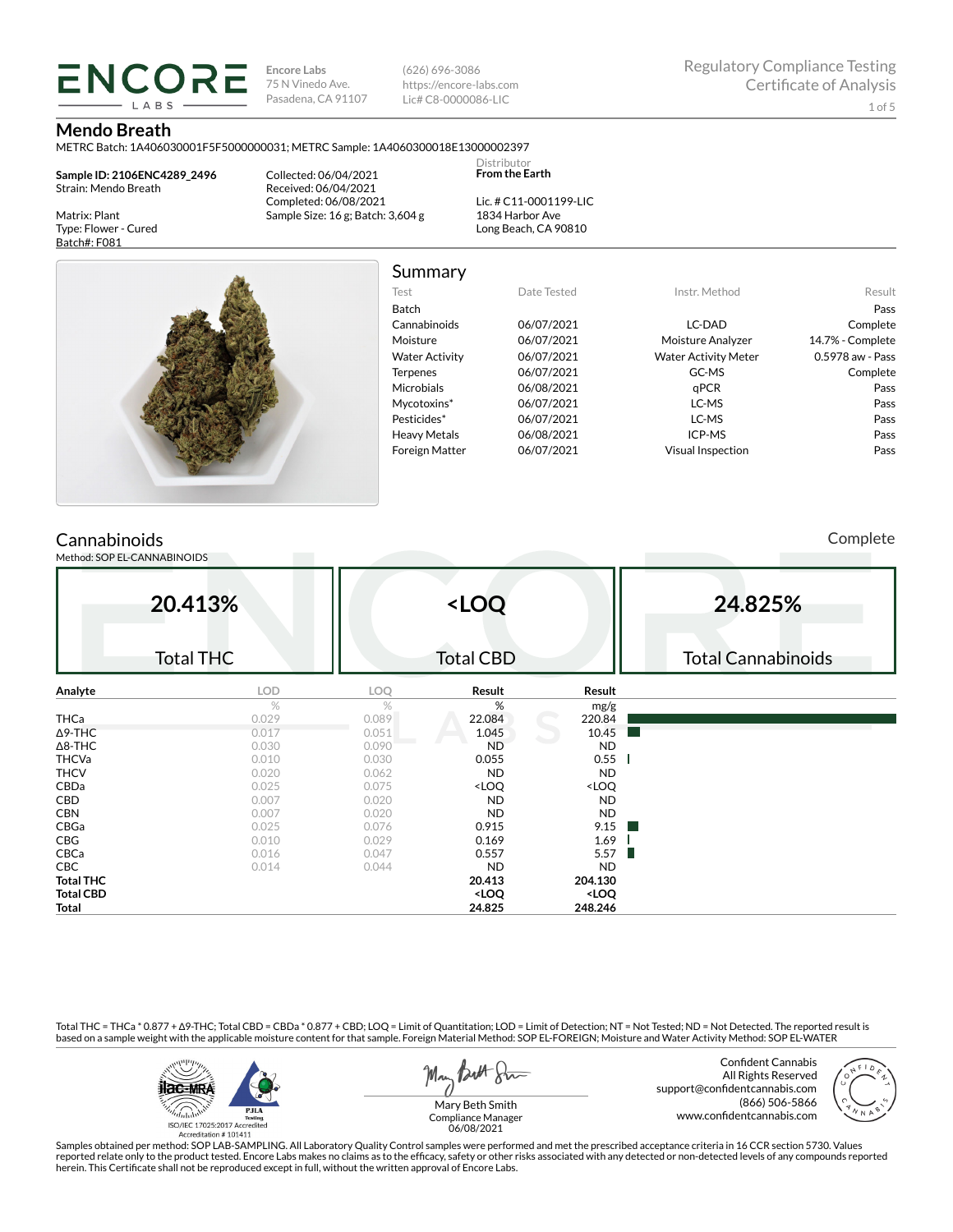**ENCORE Encore Labs** 75 N Vinedo Ave. Pasadena, CA 91107

(626) 696-3086 https://encore-labs.com Lic# C8-0000086-LIC

#### **Mendo Breath**

LABS

METRC Batch: 1A406030001F5F5000000031; METRC Sample: 1A4060300018E13000002397

| Sample ID: 2106ENC4289 2496<br>Strain: Mendo Breath   | VILTING DALGIT. IMHOODOOODII DI DOOOOOODDI, METING DAIIIDIG. IMHOOODOODIDEID<br>Collected: 06/04/2021<br>Received: 06/04/2021 | Distributor<br><b>From the Earth</b>                              |                                                          |                              |  |
|-------------------------------------------------------|-------------------------------------------------------------------------------------------------------------------------------|-------------------------------------------------------------------|----------------------------------------------------------|------------------------------|--|
| Matrix: Plant<br>Type: Flower - Cured<br>Batch#: F081 | Completed: 06/08/2021<br>Sample Size: 16 g; Batch: 3,604 g                                                                    | Lic. # C11-0001199-LIC<br>1834 Harbor Ave<br>Long Beach, CA 90810 |                                                          |                              |  |
| <b>Terpenes</b>                                       |                                                                                                                               |                                                                   |                                                          |                              |  |
| Method: SOP EL-TERPENES                               |                                                                                                                               |                                                                   |                                                          |                              |  |
| Analyte                                               | <b>LOD</b>                                                                                                                    | LOQ                                                               | Result                                                   | Result                       |  |
|                                                       | $\%$                                                                                                                          | $\%$                                                              | %                                                        | mg/g                         |  |
| β-Caryophyllene                                       | 0.003                                                                                                                         | 0.012                                                             | 0.746                                                    | 7.46                         |  |
| δ-Limonene                                            | 0.001                                                                                                                         | 0.012                                                             | 0.543                                                    | 5.43                         |  |
| β-Myrcene                                             | 0.003                                                                                                                         | 0.012                                                             | 0.217                                                    | 2.17                         |  |
| $\alpha$ -Humulene                                    | 0.001                                                                                                                         | 0.012                                                             | 0.186                                                    | 1.86                         |  |
| $\alpha$ -Bisabolol                                   | 0.003                                                                                                                         | 0.012                                                             | 0.184                                                    | 1.84                         |  |
| $\alpha$ -Pinene                                      | 0.002                                                                                                                         | 0.012                                                             | 0.073                                                    | 0.73                         |  |
| <b>B-Pinene</b>                                       | 0.002                                                                                                                         | 0.012                                                             | 0.071                                                    | 0.71                         |  |
| Linalool                                              | 0.002                                                                                                                         | 0.012                                                             | 0.067                                                    | 0.67                         |  |
| Fenchol*                                              | 0.002                                                                                                                         | 0.012                                                             | 0.065                                                    | 0.65                         |  |
| Caryophyllene Oxide*                                  | 0.003                                                                                                                         | 0.012                                                             | 0.041                                                    | $0.41$                       |  |
| Ocimene                                               | 0.003                                                                                                                         | 0.012                                                             | 0.016                                                    | 0.16                         |  |
| Camphene                                              | 0.001                                                                                                                         | 0.012                                                             | 0.016                                                    | 0.16                         |  |
| $\alpha$ -Phellandrene*                               | 0.002                                                                                                                         | 0.012                                                             | <b>ND</b>                                                | <b>ND</b>                    |  |
| $\alpha$ -Terpinene                                   | 0.002                                                                                                                         | 0.012                                                             | <b>ND</b>                                                | <b>ND</b>                    |  |
| Borneol*                                              | 0.003                                                                                                                         | 0.012                                                             | <loq< td=""><td><loq< td=""><td></td></loq<></td></loq<> | <loq< td=""><td></td></loq<> |  |
| Camphor*                                              | 0.002                                                                                                                         | 0.017                                                             | <b>ND</b>                                                | <b>ND</b>                    |  |
| cis-Nerolidol                                         | 0.003                                                                                                                         | 0.012                                                             | <b>ND</b>                                                | <b>ND</b>                    |  |
| $\delta$ -3-Carene                                    | 0.001                                                                                                                         | 0.012                                                             | <b>ND</b>                                                | <b>ND</b>                    |  |
| Eucalyptol                                            | 0.002                                                                                                                         | 0.012                                                             | <b>ND</b>                                                | <b>ND</b>                    |  |
| Fenchone*                                             | 0.002                                                                                                                         | 0.012                                                             | <loq< td=""><td><loq< td=""><td></td></loq<></td></loq<> | <loq< td=""><td></td></loq<> |  |
| y-Terpinene                                           | 0.002                                                                                                                         | 0.012                                                             | <b>ND</b>                                                | <b>ND</b>                    |  |
| Guaiol                                                | 0.003                                                                                                                         | 0.012                                                             | <b>ND</b>                                                | <b>ND</b>                    |  |
| p-Cymene*                                             | 0.001                                                                                                                         | 0.012                                                             | <b>ND</b>                                                | <b>ND</b>                    |  |
| Terpinolene                                           | 0.003                                                                                                                         | 0.012                                                             | <loq< td=""><td><loq< td=""><td></td></loq<></td></loq<> | <loq< td=""><td></td></loq<> |  |
| trans-Nerolidol                                       | 0.004                                                                                                                         | 0.012                                                             | <b>ND</b>                                                | <b>ND</b>                    |  |
| Valencene*                                            | 0.003                                                                                                                         | 0.012                                                             | <b>ND</b>                                                | <b>ND</b>                    |  |
| <b>Total</b>                                          |                                                                                                                               |                                                                   | 2.224                                                    | 22.24                        |  |

# Primary Aromas



Date Tested: 06/07/2021<br>\*Beyond scope of accreditation. LOQ = Limit of Quantitation; LOD = Limit of Detection; NT = Not Tested; ND = Not Detected. The reported result is based on a sample weight with the applicable moisture content for that sample.



May Both Sur

Confident Cannabis All Rights Reserved support@confidentcannabis.com (866) 506-5866 www.confidentcannabis.com



Mary Beth Smith Compliance Manager 06/08/2021

Samples obtained per method: SOP LAB-SAMPLING. All Laboratory Quality Control samples were performed and met the prescribed acceptance criteria in 16 CCR section 5730. Values reported relate only to the product tested. Encore Labs makes no claims as to the efficacy, safety or other risks associated with any detected or non-detected levels of any compounds reported<br>herein. This Certificate shall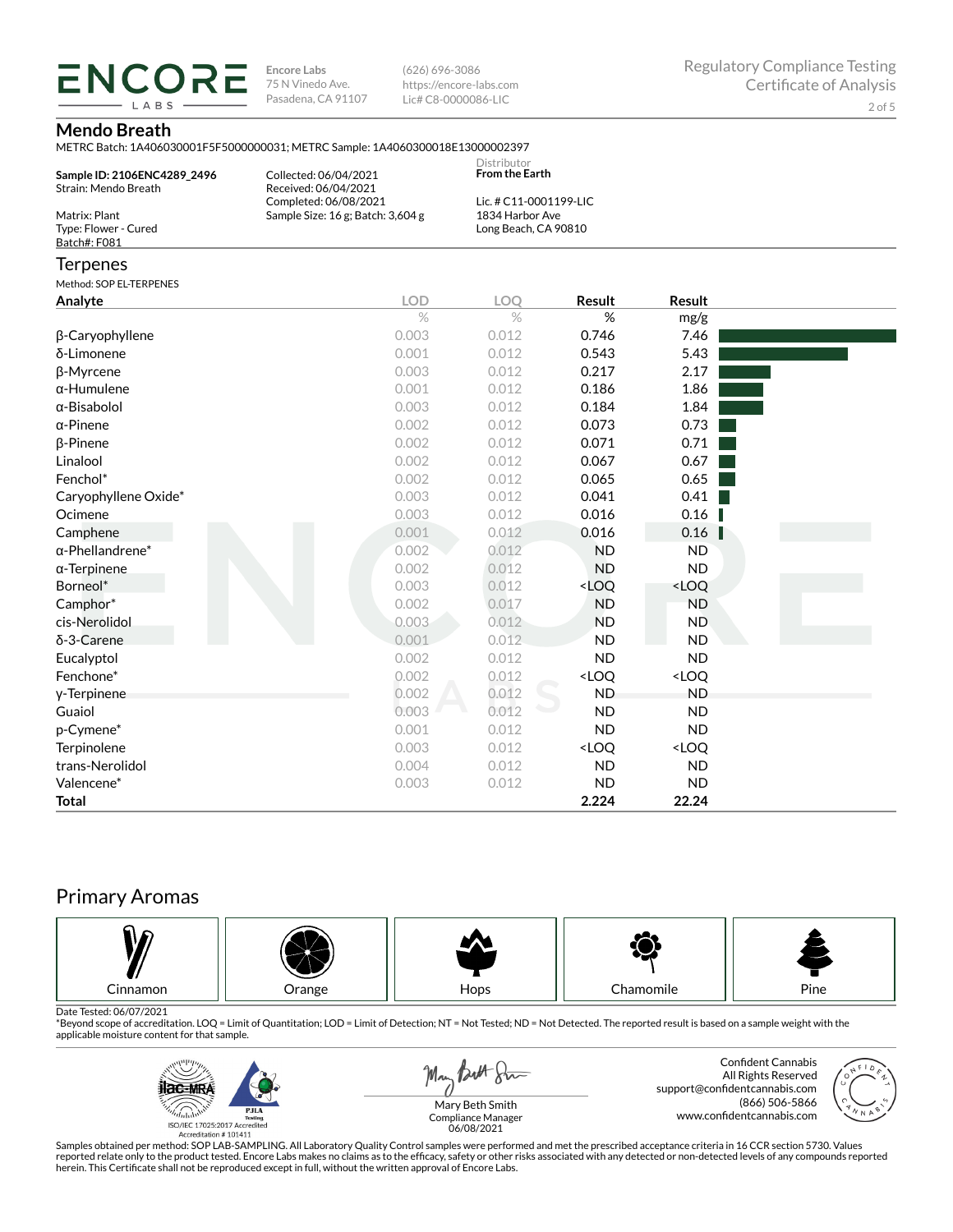**Encore Labs** 75 N Vinedo Ave. Pasadena, CA 91107 (626) 696-3086 https://encore-labs.com Lic# C8-0000086-LIC

#### **Mendo Breath**

METRC Batch: 1A406030001F5F5000000031; METRC Sample: 1A4060300018E13000002397

**Sample ID: 2106ENC4289\_2496** Strain: Mendo Breath

**ENCORI** LABS

> Collected: 06/04/2021 Received: 06/04/2021 Completed: 06/08/2021 Sample Size: 16 g; Batch: 3,604 g

Lic. # C11-0001199-LIC 1834 Harbor Ave Long Beach, CA 90810

Distributor **From the Earth**

### Pesticides

Matrix: Plant Type: Flower - Cured Batch#: F081

Method: SOP EL-PesticidesLCMS LC-MS

| LC-MD               |            |            |                |           |               |                         |            |           |                |           |               |
|---------------------|------------|------------|----------------|-----------|---------------|-------------------------|------------|-----------|----------------|-----------|---------------|
| Analyte             | <b>LOD</b> | <b>LOO</b> | Limit          | Result    | <b>Status</b> | Analyte                 | <b>LOD</b> | LOO       | Limit          | Result    | <b>Status</b> |
|                     | $\mu$ g/g  | $\mu$ g/g  | $\mu$ g/g      | µg/g      |               |                         | $\mu$ g/g  | $\mu$ g/g | $\mu$ g/g      | $\mu$ g/g |               |
| Abamectin           | 0.005      | 0.02       | 0.1            | <b>ND</b> | Pass          | Fludioxonil             | 0.01       | 0.05      | 0.1            | <b>ND</b> | Pass          |
| Acephate            | 0.002      | 0.01       | 0.1            | <b>ND</b> | Pass          | Hexythiazox             | 0.005      | 0.02      | 0.1            | <b>ND</b> | Pass          |
| Acequinocyl         | 0.01       | 0.02       | 0.1            | <b>ND</b> | Pass          | Imazalil                | 0.05       | 0.1       | 0.05           | <b>ND</b> | Pass          |
| Acetamiprid         | 0.005      | 0.02       | 0.1            | <b>ND</b> | Pass          | Imidacloprid            | 0.005      | 0.02      | 5              | <b>ND</b> | Pass          |
| Aldicarb            | 0.05       | 0.1        | 0.05           | <b>ND</b> | Pass          | <b>Kresoxim Methyl</b>  | 0.005      | 0.02      | 0.1            | <b>ND</b> | Pass          |
| Azoxystrobin        | 0.005      | 0.02       | 0.1            | <b>ND</b> | Pass          | Malathion               | 0.02       | 0.05      | 0.5            | <b>ND</b> | Pass          |
| <b>Bifenazate</b>   | 0.005      | 0.01       | 0.1            | <b>ND</b> | Pass          | Metalaxyl               | 0.002      | 0.005     | $\overline{2}$ | <b>ND</b> | Pass          |
| <b>Bifenthrin</b>   | 0.02       | 0.05       | 3              | <b>ND</b> | Pass          | Methiocarb              | 0.05       | 0.1       | 0.05           | <b>ND</b> | Pass          |
| <b>Boscalid</b>     | 0.02       | 0.05       | 0.1            | <b>ND</b> | Pass          | Methomyl                | 0.01       | 0.02      | $\mathbf 1$    | <b>ND</b> | Pass          |
| Captan              | 0.2        | 0.3        | 0.7            | <b>ND</b> | Pass          | Mevinphos               | 0.02       | 0.05      | 0.02           | <b>ND</b> | Pass          |
| Carbaryl            | 0.02       | 0.05       | 0.5            | <b>ND</b> | Pass          | Myclobutanil            | 0.005      | 0.01      | 0.1            | <b>ND</b> | Pass          |
| Carbofuran          | 0.05       | 0.1        | 0.05           | <b>ND</b> | Pass          | Naled                   | 0.01       | 0.02      | 0.1            | <b>ND</b> | Pass          |
| Chlorantraniliprole | 0.002      | 0.01       | 10             | <b>ND</b> | Pass          | Oxamyl                  | 0.005      | 0.01      | 0.5            | <b>ND</b> | Pass          |
| Chlordane           | 0.05       | 0.1        | 0.05           | <b>ND</b> | Pass          | Paclobutrazol           | 0.05       | 0.1       | 0.05           | <b>ND</b> | Pass          |
| Chlorfenapyr        | 0.05       | 0.1        | 0.05           | <b>ND</b> | Pass          | Parathion Methyl        | 0.02       | 0.05      | 0.02           | <b>ND</b> | Pass          |
| Chlorpyrifos        | 0.05       | 0.1        | 0.05           | <b>ND</b> | Pass          | Pentachloronitrobenzene | 0.02       | 0.05      | 0.1            | <b>ND</b> | Pass          |
| Clofentezine        | 0.01       | 0.02       | 0.1            | <b>ND</b> | Pass          | Permethrin              | 0.02       | 0.05      | 0.5            | <b>ND</b> | Pass          |
| Coumaphos           | 0.02       | 0.05       | 0.02           | <b>ND</b> | Pass          | Phosmet                 | 0.01       | 0.02      | 0.1            | <b>ND</b> | Pass          |
| Cyfluthrin          | 0.05       | 0.1        | $\overline{2}$ | <b>ND</b> | Pass          | Piperonyl Butoxide      | 0.02       | 0.05      | 3              | <b>ND</b> | Pass          |
| Cypermethrin        | 0.1        | 0.2        | 1              | <b>ND</b> | Pass          | Prallethrin             | 0.005      | 0.02      | 0.1            | <b>ND</b> | Pass          |
| Daminozide          | 0.02       | 0.05       | 0.02           | <b>ND</b> | Pass          | Propiconazole           | 0.005      | 0.01      | 0.1            | <b>ND</b> | Pass          |
| Diazinon            | 0.002      | 0.01       | 0.1            | <b>ND</b> | Pass          | Propoxur                | 0.05       | 0.1       | 0.05           | <b>ND</b> | Pass          |
| <b>Dichlorvos</b>   | 0.02       | 0.05       | 0.02           | <b>ND</b> | Pass          | Pyrethrins              | 0.02       | 0.05      | 0.5            | <b>ND</b> | Pass          |
| Dimethoate          | 0.02       | 0.05       | 0.02           | <b>ND</b> | Pass          | Pyridaben               | 0.005      | 0.01      | 0.1            | <b>ND</b> | Pass          |
| Dimethomorph        | 0.005      | 0.02       | $\overline{2}$ | <b>ND</b> | Pass          | Spinetoram              | 0.005      | 0.01      | 0.1            | <b>ND</b> | Pass          |
| Ethoprophos         | 0.05       | 0.1        | 0.05           | <b>ND</b> | Pass          | Spinosad                | 0.005      | 0.01      | 0.1            | <b>ND</b> | Pass          |
| Etofenprox          | 0.05       | 0.1        | 0.05           | <b>ND</b> | Pass          | Spiromesifen            | 0.01       | 0.02      | 0.1            | <b>ND</b> | Pass          |
| Etoxazole           | 0.005      | 0.02       | 0.1            | <b>ND</b> | Pass          | Spirotetramat           | 0.005      | 0.01      | 0.1            | <b>ND</b> | Pass          |
| Fenhexamid          | 0.005      | 0.02       | 0.1            | <b>ND</b> | Pass          | Spiroxamine             | 0.05       | 0.1       | 0.05           | <b>ND</b> | Pass          |
| Fenoxycarb          | 0.05       | 0.1        | 0.05           | <b>ND</b> | Pass          | Tebuconazole            | 0.005      | 0.01      | 0.1            | <b>ND</b> | Pass          |
| Fenpyroximate       | 0.005      | 0.02       | 0.1            | <b>ND</b> | Pass          | Thiacloprid             | 0.02       | 0.05      | 0.02           | <b>ND</b> | Pass          |
| Fipronil            | 0.05       | 0.1        | 0.05           | <b>ND</b> | Pass          | Thiamethoxam            | 0.005      | 0.01      | 5              | <b>ND</b> | Pass          |
| Flonicamid          | 0.01       | 0.02       | 0.1            | <b>ND</b> | Pass          | Trifloxystrobin         | 0.005      | 0.01      | 0.1            | <b>ND</b> | Pass          |

LOQ = Limit of Quantitation; LOD = Limit of Detection; NT = Not Tested; ND = Not Detected.

**ilac-MRA PJLA**  $d_{\rm thbb}$ ISO/IEC 17025:2017 Ac Accreditation #101411

May Butt Sim

Confident Cannabis All Rights Reserved support@confidentcannabis.com (866) 506-5866 www.confidentcannabis.com

Mary Beth Smith Compliance Manager 06/08/2021

Samples obtained per method: SOP LAB-SAMPLING. All Laboratory Quality Control samples were performed and met the prescribed acceptance criteria in 16 CCR section 5730. Values reported relate only to the product tested. Encore Labs makes no claims as to the efficacy, safety or other risks associated with any detected or non-detected levels of any compounds reported<br>herein. This Certificate shall

Pass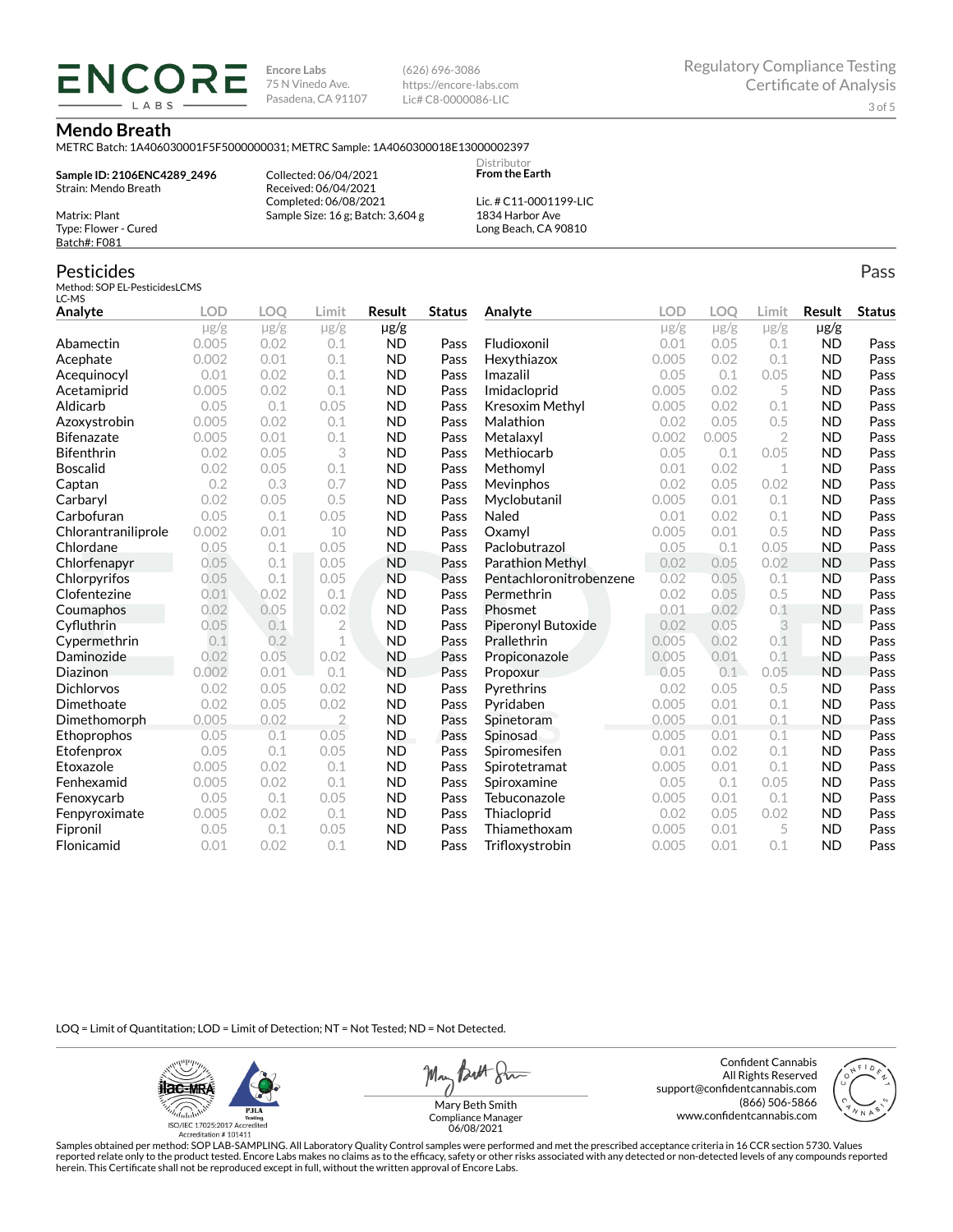**ENCORE Encore Labs** 75 N Vinedo Ave. Pasadena, CA 91107

(626) 696-3086 https://encore-labs.com Lic# C8-0000086-LIC

Pass

#### **Mendo Breath**

LABS

METRC Batch: 1A406030001F5F5000000031; METRC Sample: 1A4060300018E13000002397

| Sample ID: 2106ENC4289 2496<br>Strain: Mendo Breath | Collected: 06/04/2021<br>Received: 06/04/2021 | Distributor<br><b>From the Earth</b> |  |
|-----------------------------------------------------|-----------------------------------------------|--------------------------------------|--|
|                                                     | Completed: 06/08/2021                         | Lic. # C11-0001199-LIC               |  |
| Matrix: Plant                                       | Sample Size: 16 g; Batch: 3,604 g             | 1834 Harbor Ave                      |  |
| Type: Flower - Cured                                |                                               | Long Beach, CA 90810                 |  |
| Batch#: F081                                        |                                               |                                      |  |
| Mycotoxins                                          |                                               |                                      |  |
| Method: SOP EL-PesticidesLCMS<br>LC-MS              |                                               |                                      |  |

| Analyte                 | LOD.  | <b>LOC</b> | Limit | Result    | <b>Status</b> |
|-------------------------|-------|------------|-------|-----------|---------------|
|                         | µg/kg | µg/kg      | µg/kg | µg/kg     |               |
| <b>B1</b>               |       |            |       | <b>ND</b> | Tested        |
| <b>B2</b>               |       |            |       | <b>ND</b> | Tested        |
| G <sub>1</sub>          |       |            |       | <b>ND</b> | Tested        |
| G <sub>2</sub>          |       |            |       | <b>ND</b> | Tested        |
| Ochratoxin A            |       |            | 20    | <b>ND</b> | Pass          |
| <b>Total Aflatoxins</b> |       |            | 20    | <b>ND</b> | Pass          |



Date Tested: 06/07/2021 LOQ = Limit of Quantitation; LOD = Limit of Detection; NT = Not Tested; ND = Not Detected.



May *Butt* 8mm

Confident Cannabis All Rights Reserved support@confidentcannabis.com (866) 506-5866 www.confidentcannabis.com



Compliance Manager 06/08/2021

Samples obtained per method: SOP LAB-SAMPLING. All Laboratory Quality Control samples were performed and met the prescribed acceptance criteria in 16 CCR section 5730. Values reported relate only to the product tested. Encore Labs makes no claims as to the efficacy, safety or other risks associated with any detected or non-detected levels of any compounds reported<br>herein. This Certificate shall